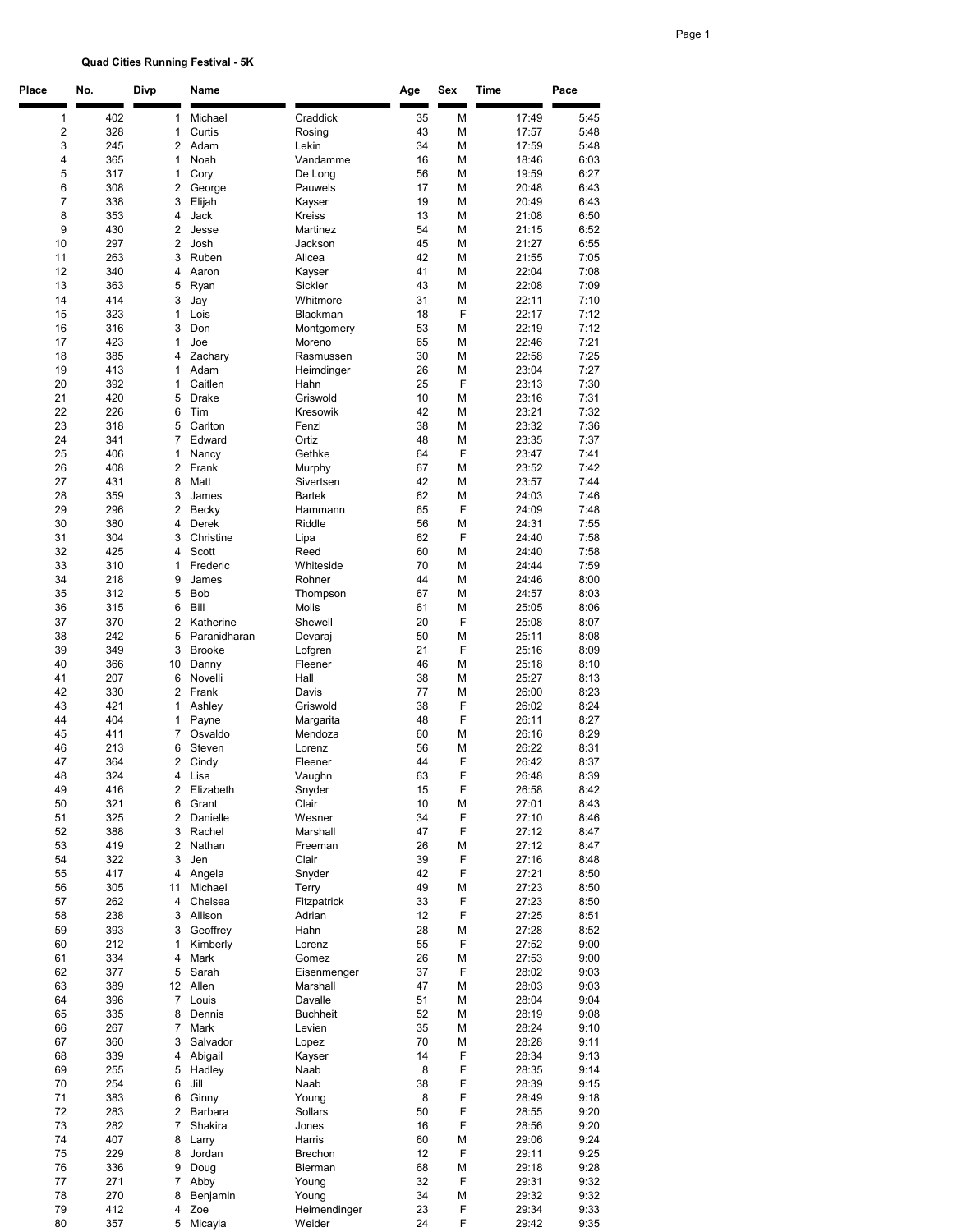## Quad Cities Running Festival - 5K

| Place      | No.        | Divp              | Name                   |                         | Age            | Sex    | Time           | Pace           |
|------------|------------|-------------------|------------------------|-------------------------|----------------|--------|----------------|----------------|
| 101        | 397        | 11                | Melissa                | Nelson                  | 36             | F      | 31:48          | 10:16          |
| 102        | 373        | 9                 | Dee                    | Neff                    | 48             | F      | 32:15          | 10:25          |
| 103        | 342        | 12                | Courtney               | Kautz                   | 31             | F      | 32:18          | 10:25          |
| 104        | 384        | 8                 | Sydney                 | Young                   | 10             | М      | 32:23          | 10:27          |
| 105        | 277        | 4                 | Julie                  | Berntgen                | 55             | F      | 32:25          | 10:28          |
| 106<br>107 | 288<br>390 | 5<br>11           | Marilynne<br>Kayla     | Lewis<br>Carlson        | 59<br>18       | F<br>F | 32:28<br>32:28 | 10:29<br>10:29 |
| 108        | 247        | 6                 | Lisa                   | Carnes                  | 56             | F      | 32:43          | 10:34          |
| 109        | 264        | 7                 | Hannah                 | Turkmani                | 28             | F      | 32:45          | 10:34          |
| 110        | 273        | 6                 | Sachin                 | Chambers                | 25             | М      | 32:47          | 10:35          |
| 111        | 382        | 11                | Ryan                   | Meersman                | 37             | М      | 32:55          | 10:37          |
| 112<br>113 | 272<br>378 | 8<br>7            | Hannah<br>Edwin        | Chambers<br>Moore       | 29<br>28       | F<br>М | 32:58<br>33:08 | 10:38<br>10:42 |
| 114        | 394        | 15                | Dana                   | Nicklaus                | 40             | М      | 33:25          | 10:47          |
| 115        | 314        | 4                 | Larry T                | Jones                   | 70             | М      | 33:32          | 10:49          |
| 116        | 386        | 16                | Nathaniel              | Verstraete              | 41             | М      | 33:32          | 10:49          |
| 117        | 410        | 12                | Norah                  | Valleroy                | 9              | F      | 33:46          | 10:54          |
| 118<br>119 | 409<br>367 | 17<br>13          | Scott<br><b>Brooke</b> | Valleroy<br>Vandamme    | 40<br>15       | М<br>F | 33:47<br>33:47 | 10:54<br>10:54 |
| 120        | 374        | 13                | Anna                   | <b>Kreiss</b>           | 34             | F      | 33:54          | 10:56          |
| 121        | 284        | 14                | Katie                  | Akins                   | 36             | F      | 34:10          | 11:02          |
| 122        | 361        | 9                 | Ethan                  | Freckleton              | 14             | М      | 34:18          | 11:04          |
| 123        | 248        | 10                | Trino                  | Leon                    | 55             | М      | 34:44          | 11:13          |
| 124        | 422        | 9                 | Kate                   | Kirby                   | 27             | F      | 34:54          | 11:16          |
| 125<br>126 | 313<br>203 | 5<br>14           | James<br>Abby          | Knorr<br>Howell         | 76<br>14       | М<br>F | 35:06<br>35:14 | 11:20<br>11:22 |
| 127        | 232        | 10                | Tonya                  | Meyrer                  | 40             | F      | 36:00          | 11:37          |
| 128        | 236        | 15                | Lydia                  | Zabransky               | 9              | F      | 36:17          | 11:43          |
| 129        | 240        | 16                | Evelyn                 | Sweeney                 | $\overline{7}$ | F      | 36:19          | 11:43          |
| 130        | 400        | 15                | Melissa                | Siech                   | 38             | F      | 36:23          | 11:44          |
| 131<br>132 | 401<br>201 | 11<br>11          | Sarah<br>Shaun         | Markham<br>Cook         | 40<br>52       | F<br>М | 36:28<br>36:41 | 11:46<br>11:50 |
| 133        | 269        | 7                 | B                      | Curtis                  | 58             | F      | 36:45          | 11:51          |
| 134        | 381        | 16                | Jordan                 | Brautigam               | 34             | F      | 36:49          | 11:53          |
| 135        | 319        | 17                | Manisha                | Kumar                   | 31             | F      | 37:05          | 11:58          |
| 136        | 362        | 17                | Sophia                 | <b>Birkmeier</b>        | 12             | F      | 37:16          | 12:02          |
| 137        | 268        | 18                | Angela<br>David        | Markham                 | 38<br>37       | F      | 37:35          | 12:08          |
| 138<br>139 | 311<br>274 | 12<br>18          | Everleigh              | Naab<br>Naab            | 6              | М<br>F | 37:49<br>37:50 | 12:12<br>12:12 |
| 140        | 253        | 19                | Katie                  | Dennis                  | 39             | F      | 38:02          | 12:16          |
| 141        | 252        | 20                | Caitlin                | Clough                  | 31             | F      | 38:02          | 12:16          |
| 142        | 257        | 21                | Corrinne               | Gale                    | 30             | F      | 38:04          | 12:17          |
| 143<br>144 | 354<br>205 | 6<br>22           | Annie<br>Emily         | Vanwinkle<br>Peterson   | 61<br>35       | F<br>F | 38:11<br>38:17 | 12:19<br>12:21 |
| 145        | 222        | 23                | Jessica                | Zabransky               | 38             | F      | 38:20          | 12:22          |
| 146        | 337        | 8                 | Tamara                 | Imel                    | 55             | F      | 38:23          | 12:23          |
| 147        | 372        | 9                 | Marsha                 | <b>Burke</b>            | 59             | F      | 39:32          | 12:45          |
| 148        | 368        | 8                 | David                  | Luna                    | 23             | M      | 39:36          | 12:47          |
| 149<br>150 | 358<br>228 | 10<br>11          | Izzy<br>Kristen        | Vandermolen<br>Stoddard | 24<br>28       | F<br>F | 39:36<br>39:36 | 12:47<br>12:47 |
| 151        | 356        | 7                 | Jane                   | Gumpert                 | 60             | F      | 39:40          | 12:48          |
| 152        | 355        | 10                | Carol                  | Woten                   | 56             | F      | 39:40          | 12:48          |
| 153        | 344        | 13                | Sean                   | Stoube                  | 32             | М      | 40:27          | 13:03          |
| 154        | 320        | 11                | Tara                   | Ferencik                | 50             | F      | 40:31          | 13:05          |
| 155<br>156 | 295<br>251 | 11<br>1           | Kelly<br>Marilyn       | Downey<br>Tillotson     | 60<br>70       | М<br>F | 40:34<br>41:36 | 13:06<br>13:25 |
| 157        | 208        | 12                | Mary                   | Royse                   | 49             | F      | 41:58          | 13:33          |
| 158        | 398        | 12 <sup>°</sup>   | Dino                   | Vlahakis                | 54             | М      | 42:01          | 13:34          |
| 159        | 293        | 12                | Raul                   | Domingues               | 62             | М      | 42:02          | 13:34          |
| 160        | 333        |                   | 13 Ana Paula           | Maldonado               | 45             | F      | 42:13          | 13:38          |
| 161<br>162 | 275<br>329 | $\mathbf{2}$<br>6 | Kathleen<br>Allen      | Nucci<br>Hale           | 74<br>75       | F<br>М | 42:47<br>43:16 | 13:48<br>13:58 |
| 163        | 306        | 10                | Aiden                  | Saunders                | 15             | М      | 44:54          | 14:30          |
| 164        | 307        | 11                | Sam                    | Harpole                 | 15             | М      | 44:55          | 14:30          |
| 165        | 289        | 14                | Derek                  | Blasdell                | 33             | М      | 45:22          | 14:38          |
| 166        | 216        | 8                 | Lynn                   | Pearce                  | 67             | F      | 45:22          | 14:38          |
| 167<br>168 | 290<br>303 | 24<br>13          | Jade<br>Ramar          | Blasdell<br>Scales      | 30<br>60       | F<br>М | 46:16<br>47:12 | 14:56<br>15:14 |
| 169        | 301        | 25                | Lisa                   | Gerhardt                | 34             | F      | 47:33          | 15:21          |
| 170        | 302        |                   | 12 Linda               | Scales                  | 55             | F      | 47:33          | 15:21          |
| 171        | 399        | 26                | Ashley                 | Simmons                 | 33             | F      | 49:06          | 15:51          |
| 172        | 331        | 9                 | Dianne                 | Egan                    | 60             | F      | 49:26          | 15:57          |
| 173<br>174 | 299<br>300 | 12                | Julie<br>27 Abbi       | Doan<br>Strobbe         | 27<br>35       | F<br>F | 49:44<br>49:45 | 16:03<br>16:03 |
| 175        | 352        | 13                | Pam                    | Shepherd                | 57             | F      | 50:47          | 16:23          |
| 176        | 371        | 14                | Jayne                  | Mooney                  | 59             | F      | 51:23          | 16:35          |
| 177        | 326        | 15                | Michele                | Montgomery              | 53             | F      | 51:26          | 16:36          |
| 178        | 351        | 10                | Connie                 | Johnson                 | 64             | F      | 52:29          | 16:56          |
| 179<br>180 | 350<br>327 | 16                | Lynda<br>12 Lincoln    | Verhelst<br>Masterson   | 56<br>11       | F<br>M | 52:30<br>52:30 | 16:56<br>16:57 |
|            |            |                   |                        |                         |                |        |                |                |

## Page 2